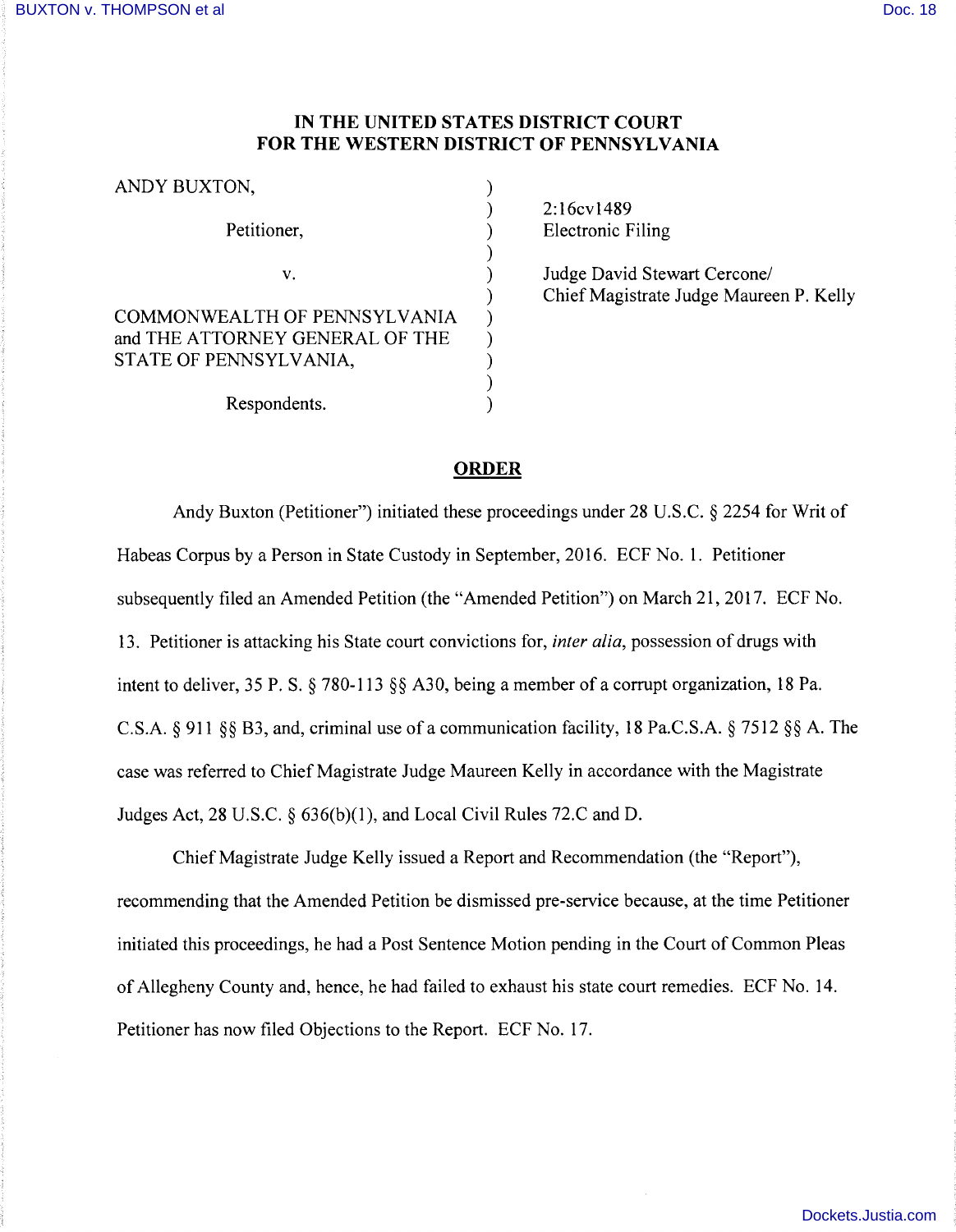Having thoroughly reviewed the Report and the Objections, we find that the Objections do not merit the rejection of the Report or extended comment. The Report is clearly correct that Petitioner has failed to exhaust his state court remedies at the time he initiated these proceedings. The United States Supreme Court has explained that "Section 2254(b) requires habeas applicants to exhaust those remedies 'available in the courts of the State.' This requirement, however, refers only to remedies **still available at the time of the federal petition."** Engle v. Isaac, 456 U.S. 107, 125 n.28 (1982) (emphasis added). See also Wilson v. Foti, 832 F.2d 891, 892 (5<sup>th</sup> Cir. 1987) (Section 2254's "exhaustion requirement is not met 'if he has the right under the law of the state to raise, by any available procedure, the question presented.' 28 U.S.C. S 2254(c). When determining whether state remedies are available, we look to the time of the filing of the federal habeas petition")(some internal quotations omitted).

Confronted by this clear legal rule, Petitioner concedes that he has not exhausted his state court remedies. ECF No. 17 at 2 ("Petitioner concedes he has not exhausted his state court remedies."). However, he argues that because he is "actually innocent" the failure to review his claims now at this juncture would result in a fundamental miscarriage of justice such that he should not be required to exhaust. Petitioner argues that his "procedural default [sic] should be excused because of the new evidence of actual innocence...." Id. The Court is not persuaded.

First, Petitioner is confusing the distinct doctrines of "procedural default" and exhaustion. While there may be an actual innocence exception to procedural default, no such actual innocence exception to the requirement that a Petitioner exhaust his state court remedies before coming to federal court exists. Johnson v. Glunt, No. CIV.A. 14-2317, 2014 WL 5334078, at \*4 (E.D. Pa. Oct. 20, 2014) ("The cases cited by Johnson do not excuse the exhaustion requirement itself. In other words, the cause and prejudice or actual innocence exceptions to the procedural default rule

2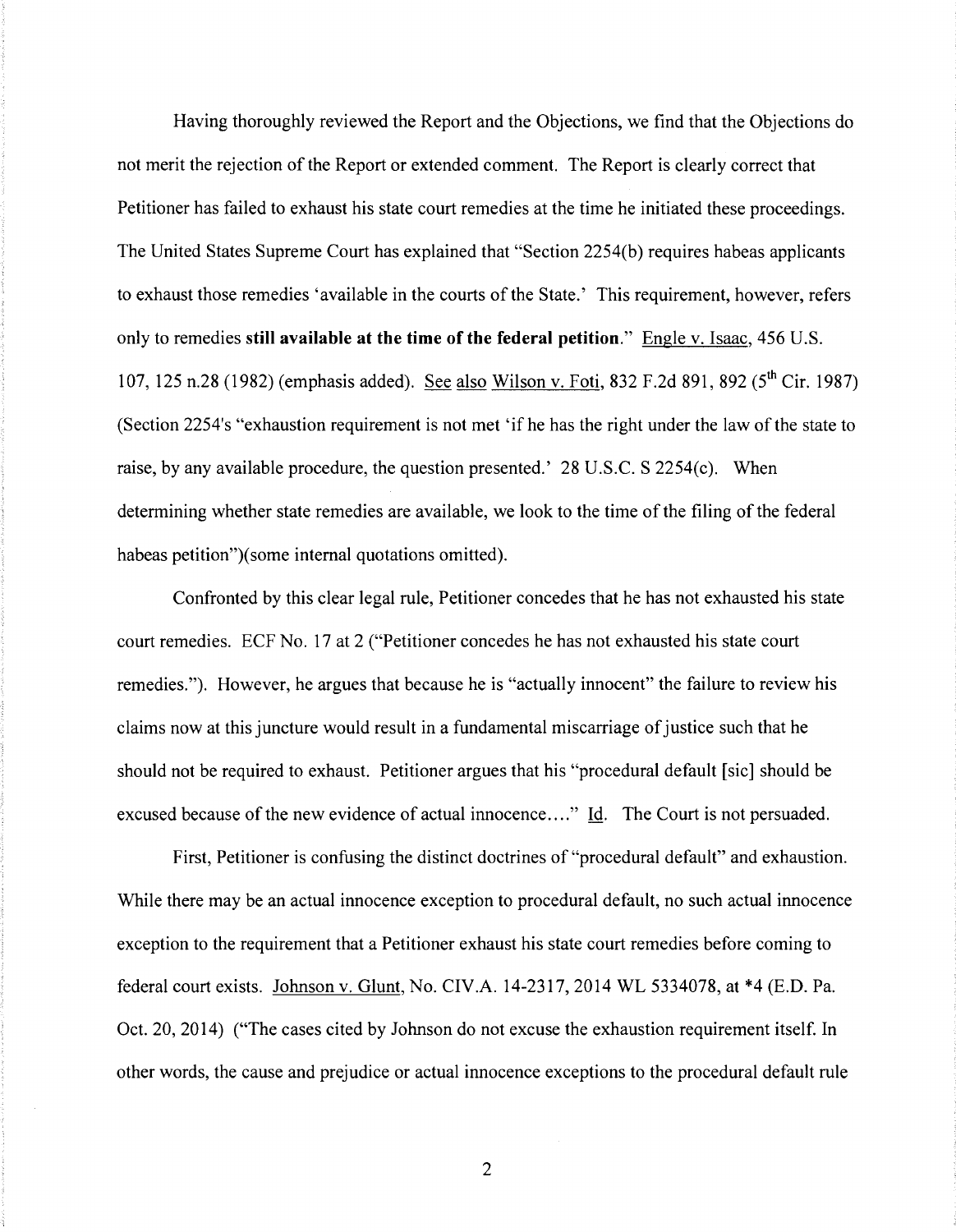are not applicable to the exhaustion requirement. In fact, if the court were to adopt Johnson's approach, the exhaustion requirement would be eviscerated, allowing the federal court to preempt ongoing state court proceedings. The Supreme Court has been clear that the state courts are to be given the 'the first opportunity to review a claim, and to correct any constitutional violation in the first instance.' *Cullen v. Pinholster,* \_U.S.\_, 131 S.Ct. 1388, 1401, 179 L.Ed.2d 557 (2011)."); Saunders v. Comm'r, Dep't of Correction, No. 10 CV 410 MRK, 2011 WL 572313, at \*3 (D. Conn. Feb. 15, 2011) ("While there is no Second Circuit decision that directly addresses the

possibility of an 'actual innocence' exception to the exhaustion requirement, other courts have held that while a claim of actual innocence might avoid a procedural default, it will not excuse a defendant from exhausting available state remedies—remedies, the Court might add, that Mr. Saunders has invoked." (citing inter alia, Lambert v. Blackwell, 134 F.3d 506 (3d Cir.1997)).<sup>1</sup>

Nor has Petitioner presented any compelling reason to excuse exhaustion. Petitioner asserts that he cannot exhaust because transcripts were not provided to him or his attorney. We

We note that Courts routinely conflate the related doctrines of exhaustion and procedural default. See, e.g., Lines v. Larkins 208 F.3d at 160 n.9 ("The considerable confusion swirling around habeas review of state convictions is exacerbated by the interrelationship of procedural default and exhaustion."); Clemons v. Delo, 100 F.3d 1394,1402 ( $8<sup>th</sup> Cir.$  1996) ("The District Court's opinion does state that the claim 'has not been exhausted before the Missouri courts, and has, therefore, been waived as procedural error under state law,' slip op. 7, but we read this statement as simply an informal way of saying that the claim was never properly raised in the state courts and is therefore now procedurally barred."), *vacated on other grounds upon rehearing,* 124 F.3d 944 (8th Cir. 1997), *cert. denied,* 523 U.S. 1088 (1998). The case of Houck v. Stickman, 625 F .3d 88, 93 (3d Cir. 2010) is an example of using language of exhaustion and procedural default interchangeably. Id. ("there is a narrow class of cases in which, in order to avoid a fundamental miscarriage of justice, evidence of a petitioner's actual innocence can excuse his failure to exhaust his state court remedies. *McCleskey v. Zant,* 499 U.S. 467, 494, 111 S.Ct. 1454, 1470, 113 L.Ed.2d 517 (1991); *Hubbard,* 378 F.3d at 338. A case in which a petitioner seeks to excuse his procedural default by advancing a claim of actual innocence is known as a 'gateway" case.") (footnote omitted). In light of the context and the cases cited, i.e., McCleskey and Hubbard, both of which concerned procedural defaults, it is clear that the Court in Houck meant that there is an actual innocence exception to the procedural default doctrine, and not to the exhaustion doctrine.